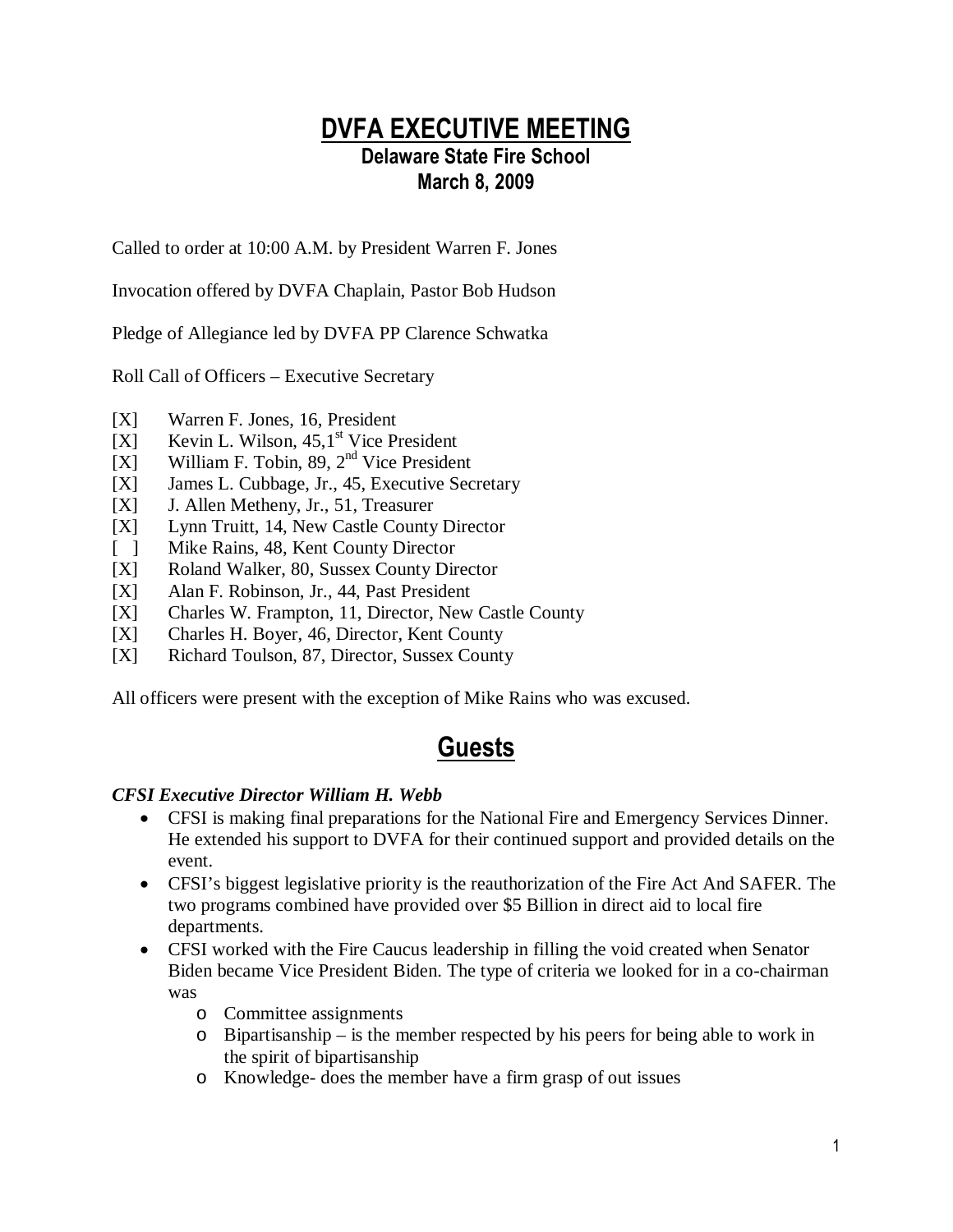- o Relationship- does the member enjoy strong working relationships with state and national organizations.
- The list of candidates narrowed based on criteria.
- My pleasure to introduce the newest co-chairman of the Congressional Fire Service Caucus, Senator Tom Carper. United States Senator Thomas R. Carper Spoke.
- Following remarks, Bill Webb asked CFSI Board of Director Lou Amabili to present a CFSC helmet to Senator Carper.

## *Brian Burge of Emily's Heart Foundation* was then introduced

The purpose of Emily's Heart is to provide a support network to the families of individuals who lose their lives in the line of duty. The foundation's support network will be available to families of those who served and gave their lives in the United States Military or as paid or volunteer personnel in Emergency Services.

Services that will be offered will be a wide range network of support that will include help with documentation, gathering information, counseling and financial aid where warranted.

The official kick-off for Emily's Heart is being targeted for the end of the summer of 2009.

It is our goal to address all the fire companies in the State of Delaware to inform them of Emily's Heart and the mission for the foundation. We would like to compile a list of contact persons for each Department so that we can reach out to schedule time during their company meetings to provide information and educate the departments on our cause.

Our commitment is "To Serve Those Who Have Served Us".

We appreciate your time and ask that all questions and/or suggestions be directed to me at the information below. Either I or one of our Board Members will get in contact with you. Brian L. Burge, Jr. President – Emily's Heart, Phone (302) 250-1061 Email: bburgejr@vzw.blackberry.net

*Joanne Hutchinson of the Delaware Burn Camp* discussed the following updates:

- Bill through the House of Representatives on January  $29<sup>th</sup>$ , 2009
- Bill passed through the Senate tentatively the week of March 17
- Logo being finalized
- Mailing address being finalized
- Certificate of Incorporation being finalized and readied for submission once Bill is through the Senate
- 501( $\,c$ ) (3) application (allows for exempt status nonprofit eligibility) being completed and readied for submission once Bill is through the Senate
- Sub-committees developed with chair persons assigned

The Delaware burn Camp has received two donations of \$1,000 each thus far- a good start to the estimated \$17,000 needed for the first years season. Numerous people have already volunteered their time and activities (horses for horseback riding, etc..) to our group and are awaiting our finalization of the schedules for them to join at the camp.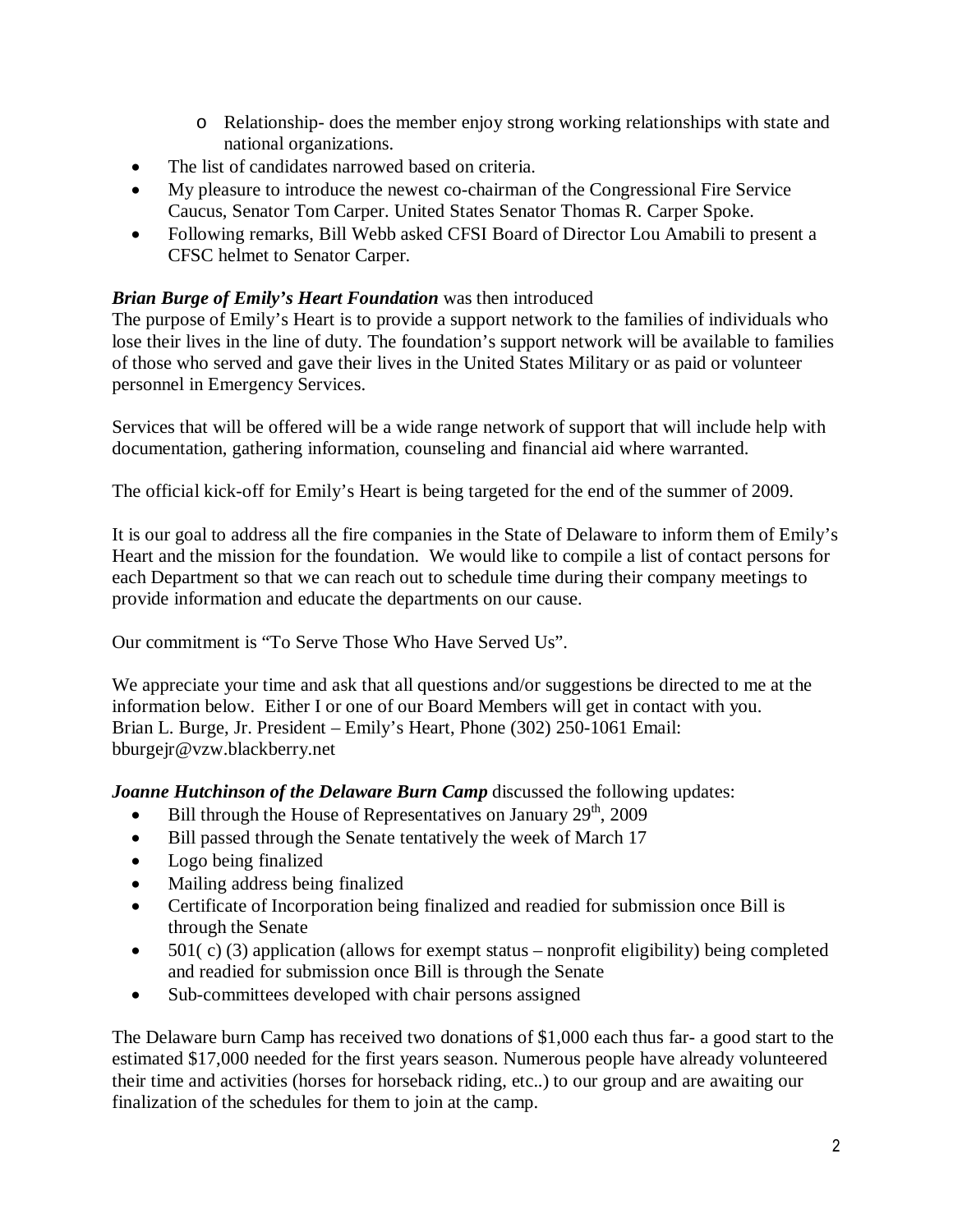Next on the list:

- Solicitation letters being completed and prepared for mailing
- Account for banking purposes to be completed once COI completed
- Distribution of flyers
- Solicitation for campers
- Subcommittees progressing with assigned tasks

Contact information Joanne Hutchinson (h) 302-734-4582 Bonnie Cahall (h) 302-854-9422

# Report of Officers

## **President Jones**

- CFSI Annual dinner is very important to the caucus and to us. Vice President Biden will most likely be the key note speaker, and we need to have a lot of Delaware Representation. Thank you to Tom DiCristafaro, Tom Mitten, Dave Bonar for all their help on the response to the News Journal Article.
- Inaugural Parade- Thank you to all who attended and a short video was presented of the Delaware participation. Bills have been sent out to those who signed up, and need to be paid.
- DEMSOC- Has been dedicated to Michelle Smith and Stephanie Calloway. It is extremely important that these reports be received. There are currently 31 reports that are still missing. Thank you to those companies that have turned them in since the e-mail has been sent out. BLS reports are due at the end of the Calendar year. Financial reports are due 60 days after Fiscal year.

| Date       | Event                                     | Hours | <b>Miles</b> |
|------------|-------------------------------------------|-------|--------------|
| 12/14/2009 | <b>DVFA Executive Meeting, Dover</b>      | 6     | 98           |
| 12/18/2009 | CFSI Christmas Party, Washington D. C.    | 8     | 240          |
| 12/20/2009 | <b>Elsmere Christmas Party</b>            | 6     | 184          |
| 12/20/2009 | Memorial Fire Company Christmas Party     | 4     | 38           |
| 12/22/2009 | Michelle Smith, Delaware City             | 9     | 122          |
| 12/23/2009 | Michelle Smith, Delaware City             | 12    | 46           |
| 1/4/2009   | Michelle Smith Viewing, Delaware City     | 4     | 46           |
| 1/5/2009   | Michelle Smith, Funeral, Delaware City    | 8     | 46           |
| 1/5/2009   | <b>Elsmere Meeting</b>                    | 4     | 100          |
| 1/7/2009   | <b>Rehoboth Meeting</b>                   | 5     | 20           |
| 1/11/2009  | Inaugural Parade Practice, Dover          | 4     | 98           |
| 1/17/2009  | Lewes Banquet, Rehoboth                   | 6     | 20           |
| 1/18/2009  | Inaugural Parade Practice, Dover          | 4     | 98           |
| 1/19/2009  | Inaugural Parade Briefing, Washington, DC | 8     | 240          |
| 1/20/2009  | Inaugural Parade, Washington, DC          | 16    | 240          |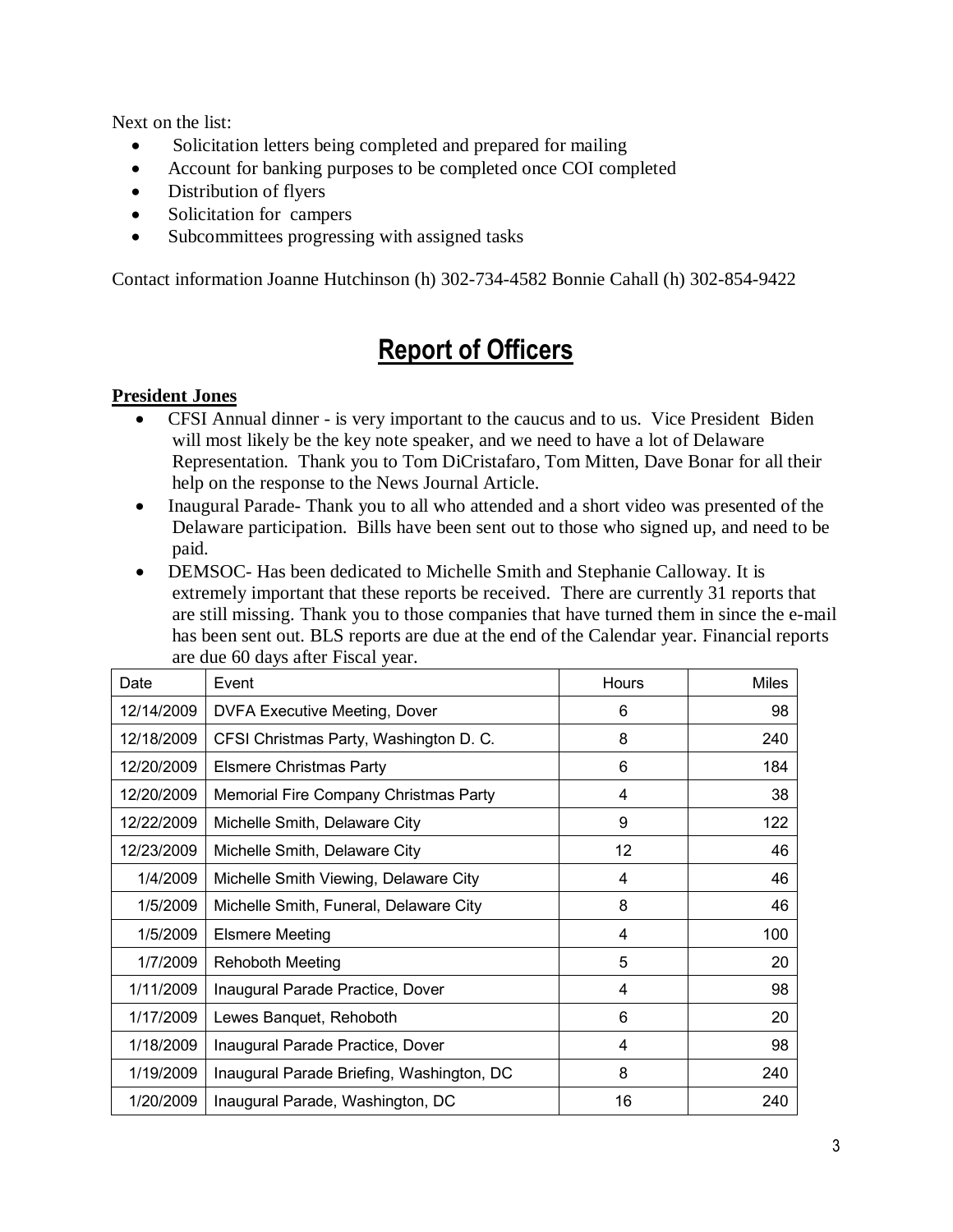| 1/21/2009     | <b>KCVFA Meeting, Bowers</b>               | 6              | 79   |
|---------------|--------------------------------------------|----------------|------|
| 1/22/2009     | <b>DSFCA Meeting, Mill Creek</b>           | 5              | 192  |
| 1/24/2009     | <b>Rehoboth Training</b>                   | 4              | 22   |
| 1/24/2009     | <b>Claymont Banquet</b>                    | 6              | 206  |
| 1/25/2009     | Fire Service Workshop, Clayton             | $\overline{7}$ | 121  |
| 1/27/2009     | Drive to Survive Class, Five Points        | 6              | 192  |
| 1/31/2009     | Rehoboth Banquet                           | 6              | 22   |
| 2/2/2009      | <b>Elsmere Meeting</b>                     | 5              | 184  |
| 2/4/2009      | <b>Rehoboth Meeting</b>                    | 5              | 20   |
| 2/6/2009      | Sussex Awards Ceremony, Cripple Creek CC   | 5              | 70   |
| 2/7/2009      | Seaford Banquet                            | 6              | 71   |
| 2/9/2009      | <b>Rehoboth Operations Meeting</b>         | 4              | 21   |
| 2/10/2009     | <b>Elmsere Operations Meeting</b>          | 6              | 184  |
| 2/12/2009     | JFC Hearing, Dover                         | 3              | 92   |
| 2/12/2009     | <b>NCCVFA Meeting, Elsmere</b>             | 6              | 184  |
| 2/14/2009     | Memorial Fire Company Banquet              | 5              | 38   |
| 2/16/2009     | DVFA Officers Meeting, Clayton             | 6              | 121  |
| 2/17/2009     | <b>Rehoboth City Commissioners Meeting</b> | $\overline{2}$ | 24   |
| 2/18/2009     | KCVFA Meeting, Smyrna                      | 5              | 118  |
| 2/22/2009     | DSFS, Instructor's Workshop                | 5              | 98   |
| 2/22/2009     | <b>Rehoboth Meeting</b>                    | 3              | 20   |
| 2/23/2009     | Memorial Service Committee, Dover          | $\mathbf{1}$   | 98   |
| 2/23/2009     | Conference Committee Meeting, Dover        | 4              |      |
| 2/24/2009     | SCVFA,, Gumboro                            | 6              | 56   |
| 2/25/2009     | <b>DEMSOC Meeting, Dover</b>               | 4              | 92   |
| 2/28/2009     | KCVFA Awards Night, Felton                 | 5              | 80   |
| 3/4/2009      | Rehoboth Special                           | 4              | 20   |
| 3/5/2009      | CFSI Meeting, Washington D. C.             | 7              | 240  |
| 3/6/2009      | Dickie Dempsey Retirement Dinner           | 6              | 106  |
| <b>Totals</b> |                                            |                |      |
|               | Events 43                                  | 247            | 4407 |

**First Vice President Wilson**- Attended 29 events, traveled 1486 miles and spent 186 hours on DVFA official business during the above time period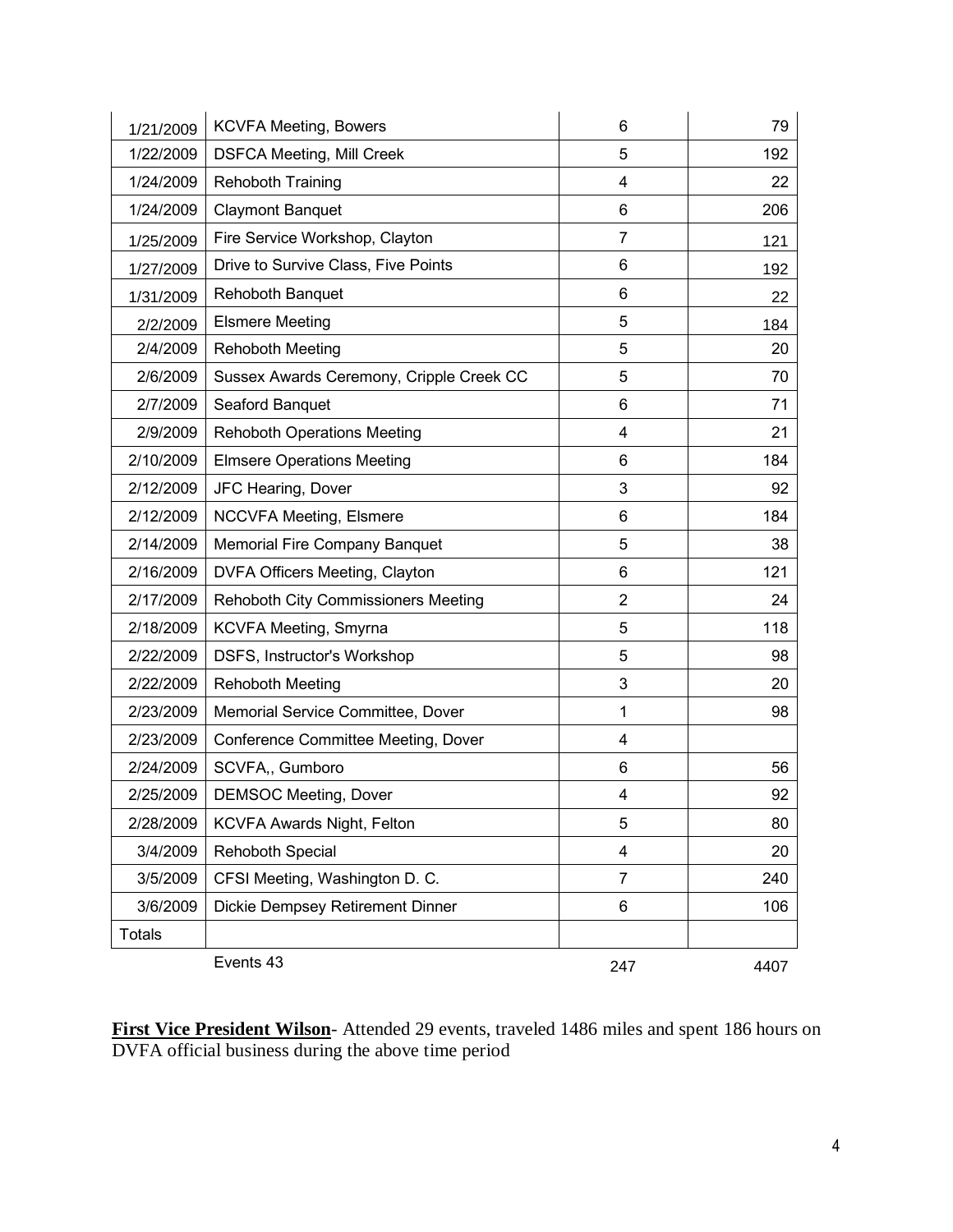Discussed at the State of Delaware Training Exercise Meeting the possibility of using funds to develop an internet based training program for all responders. This would include pod cast and similar items. This was received well and will be looked at.

The names of Wayne Steen and Michelle Smith will be engraved on the Firemen's Memorial and the unveiling will be after the next meeting on June  $14<sup>th</sup>$  at 1400 hours. More information to follow. I need to see the Chief and president for Stations 21 and 15 to discuss this.

Web page continues to be a work in progress, we are going to use the events sections to feature equipment the first will be the antique project of station 16. If you get new equipment please send me photo's and information on the equipment so we can feature it.

The various state officers did meet on January 25, 2009 in Clayton to discuss the future of the fire service. The officers will be using this as a guide to the future.

If you wish to be placed on the E-mail list please contact me.

I want to thank President Jones on his handling of the Inauguration Parade. It was a once in a lifetime event and I mean once in a lifetime event. At least on January 20, 2009 the Delaware Fire Service marched in the same direction as one.

Respectfully Submitted, Kevin L. Wilson

## **Second Vice President Tobin-**

| 12/11/08 | <b>NCCVFA</b>                       |
|----------|-------------------------------------|
| 12/18/08 | State Fire Chief's Mtg – Georgetown |

#### January 2009

| 01/08/09 | $NCCVFA$ Mtg – Claymont                      |
|----------|----------------------------------------------|
| 01/11/09 | DE State Fire School Dover – Parade Practice |
| 01/15/09 | SCVF Chief's Mtg – Lewes                     |
| 01/18/09 | DE State Fire School Dover - Parade Practice |
| 01/20/09 | Washington DC, Inaugural Parade              |
| 01/21/09 | $KCVFA Mtg - Cheswold$                       |
| 01/24/09 | Ladies Night – Bridgeville                   |
| 01/27/09 | SCVFA Mtg – Mid-Sussex                       |
|          |                                              |

#### February 2009

| 02/07/09 | Ladies Night - Selbyville      |
|----------|--------------------------------|
| 02/12/09 | $NCCVFA Mtg - Elsmere$         |
| 02/14/09 | Ladies Night – Memorial        |
| 02/16/09 | $DVFA$ Executive Mtg – Clayton |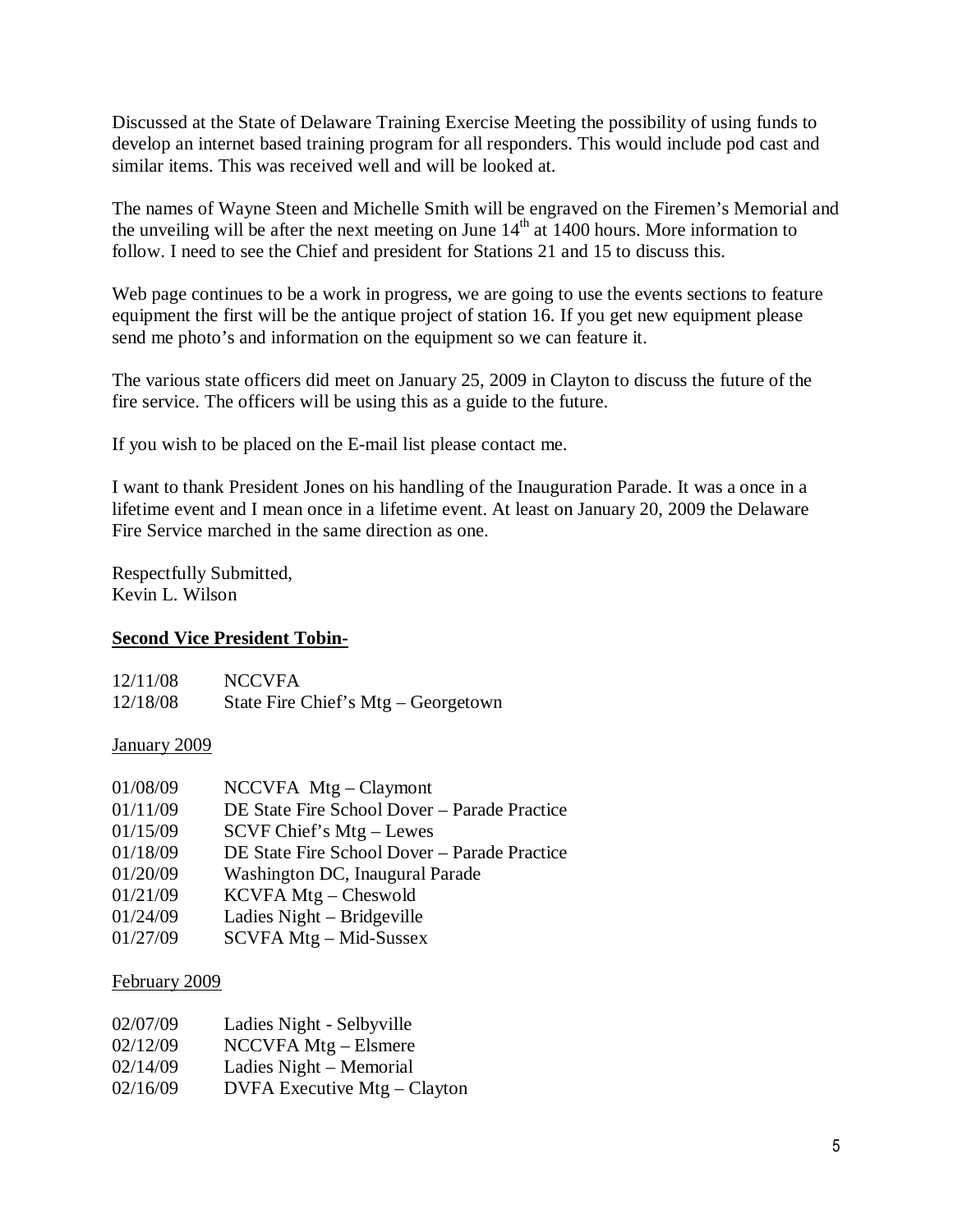| 02/18/09 | KCVFA Mtg – Smyrna            |
|----------|-------------------------------|
| 02/19/09 | SCVFA Mtg – Selbyville        |
| 02/20/09 | Thank you Night - Millsboro   |
| 02/21/09 | Ladies Night – Camden-Wyoming |
| 02/23/09 | 2009 Conference Mtg – Dover   |
| 02/24/09 | $SCVFA - Gumboro$             |
| 02/28/09 | Ladies Night - KCVFA Felton   |

#### March 2009

03/05/09 DVFA Committee Mtg Paid Personnel w/ Past President Alan Robinson Respectfully Submitted William Tobin

**Treasurer Metheny** –Fellow Officers, Delegates, Alternates, Members and Guests, It gives me great pleasure to present the Attached Treasurer's Report for the Period December 7, 2008 through March 7, 2009. This report includes both the DVFA Operations and the Conference Accounts.

On March 3, 2009, I transferred \$1,290,964.22 to the Northern Trust Company for our Calander Year 2008 DVFA Pension Program. This consisted of &1,106,544.22 for the employers share of the program, \$400.00 on late fees, \$136,920.00 to cover 2,282 fire company members, and \$47,100.00 to cover 785 ladies auxiliary members. As I reported last year, we again had only a few new members enrolled in the Pension Program. The number of men and ladies both decreased this year.

If anyone has any questions please see me.

J. Allen Metheny, Sr.

**Executive Secretary Cubbage** - has prepared and carried out the required duties and functions of the office since the last Executive Committee Meeting.

I have attended numerous meetings with state agency officials and Elected Officials, DEMA, three DHSTPWG meetings, two SFPC meetings, DVFA Officer's meeting, two 800 MHz meetings, three Homeland Security Meeting, DEMSOC Meeting, Three HSAC meetings, two NIMS meeting, Railway Meeting, Del Tech Meeting, Conference Comm. Meetings, DSFCA Meeting and Five County Fireman's Assoc Meetings.

I also attended, the JFC Hearing for the SFPC, DSFS& OSFM,, CFIS – Christmas Reception, Washington, DC, Burn Foundation Christmas Reception – Philadelphia, CVVFA Reputational Management Seminar – Emmitsburg, MD, Presidential Inauguration Parade, Washington, DC, DVFA Strategic Planning Meeting, Georgetown Fire Co. Oyster Eat, KCVFA Ladies Night and viewings of Mary Jones, Gwendolyn Dempsey, Michelle Smith, Bruce Dadswell, and the Funeral of Michelle Smith.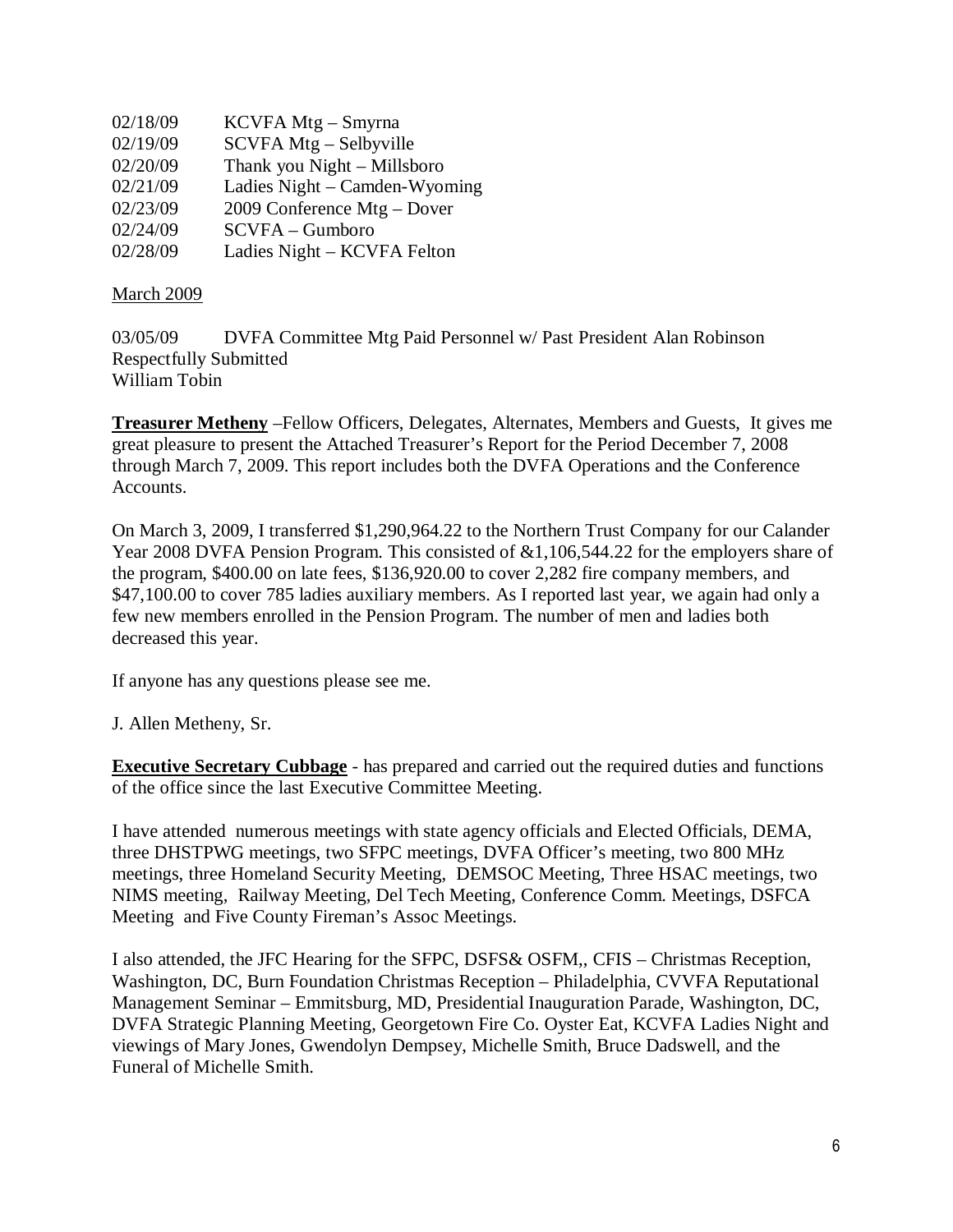During the months of December, January and February the position devoted 484.0 hours and traveled 2084 miles to support the Association.

Executive Secretary's Misc. Items:

• Congratulations to the Leipsic Volunteer Fire Company for being awarded \$55,243 and the Delaware City Fire Company for being awarded \$39,900 in round 27 of the 2008 USFA Assistance to Fire Fighter Grants. Both grants were for operations and safety.

## *Motion by Jim Cubbage to accept all officers reports and spread upon the minutes. Seconded by Jasper Lakey Motion Carried.*

**Delaware Fire Service News** – Tom Mitten stated the next issue should be sent out in mid March.

**DVFA Public Relations David L. Bonar**- Needless to say, we have had a very busy few months with the Delaware Volunteer Fireman's Association. Among our most noted accomplishments, the DVFA was proud to participate in the Inaugural Parade for President Obama and Vice President Joe Biden

Thanks to the initiative of President Warren Jones and the hard work of dozens of members of our association, Delaware was magnificently represented in our nation's capital on one of the coldest days of the year.

Media coverage of the event, including video, newspaper, radio and television was extensive and Delaware's volunteer fire service was given special notice for being one of the biggest participants in the parade by having more than 350 participants in out marching unit, as well as representation for nearly everyone of out volunteer fire departments. The fire service of Delaware and it's citizens will mark January  $20<sup>th</sup>$  2009 forever in our local and national Archives because of all your efforts.

Media coverage of the DVFA and its member organizations has been extensive over the last several months. An accounting of articles and news stories gave us a total of more than 325 individual pieces. Each of these articles and accountings has been noteworthy, as they remind every Delaware resident of the proud service the volunteer fire and emergency services of Delaware protects them every day.

We tried something a little different this year in our recruitment and retention efforts through the Fire Corps program. With the leadership of Jim Monihan of Lewes, we have utilized a portion of our Fire Corps grant (\$5,000 again this year), to remind people they don't have to be firefighters or ride an ambulance to serve their community in the volunteer fire service.

These Fire Corps ads ran in 13 publications throughout the state and we have enough funding left over to do some additional radio advertising, which will take place over the next couple of months.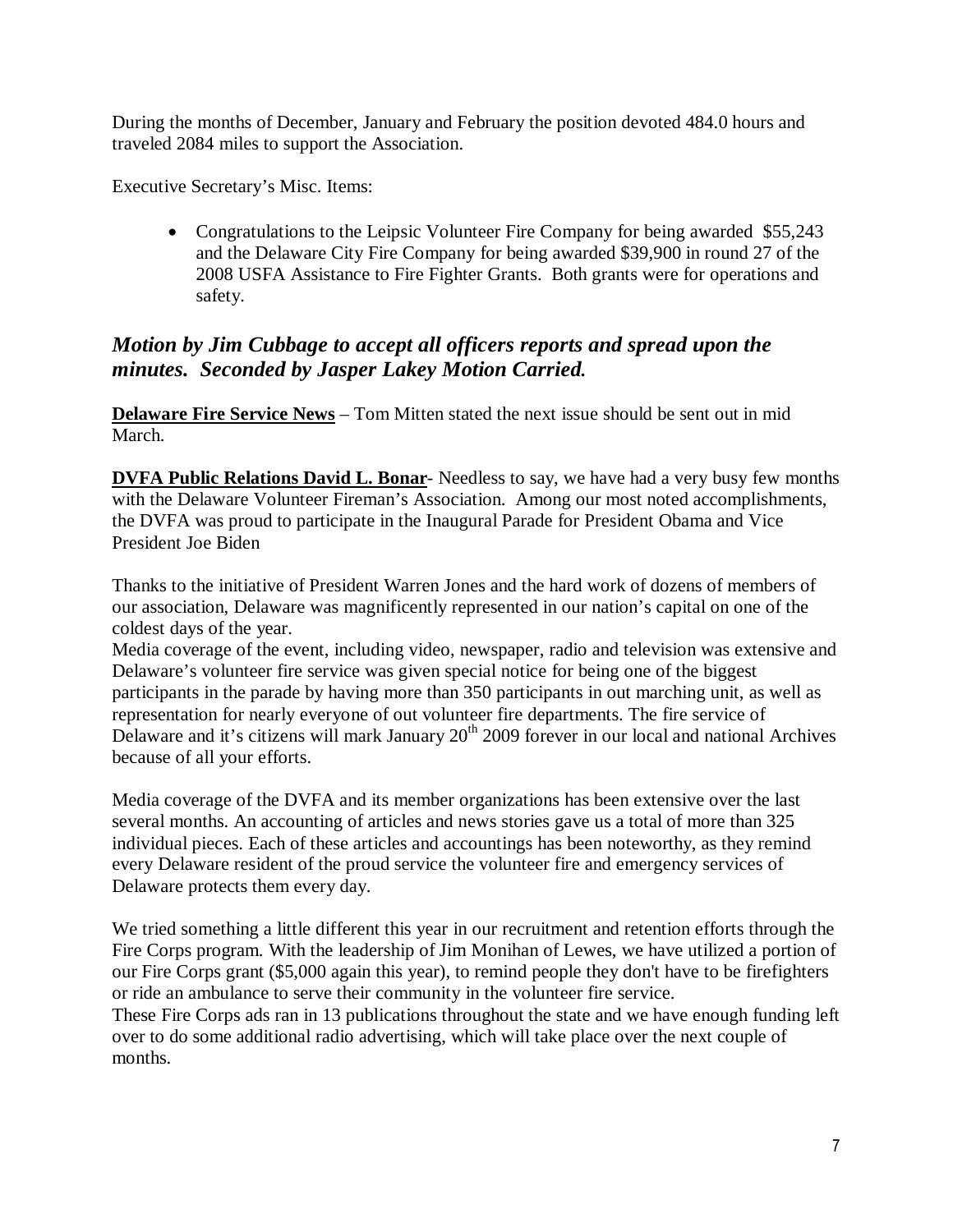This quarter was not without sadness, as the DVFA lost Michelle Smith, in a tragic crash that claimed her life in late December and resulted in murder charges against the driver of the vehicle who struck her while she performed her duties at an accident scene in New Castle County. We paid our respects and gave Michelle a regionally recognized funeral that was attended by hundreds of members of the fire and emergency services community on January 5th. It was another reminder of how dedicated our membership is in performing our duties, and reminded everyone that the volunteer fire service works hand-in-hand with paid professionals daily to protect them.

As always, I stand ready to assist any one of our volunteer fire departments at any hour of the day or night, seven days a week, should you need assistance of guidance with your dealings with the media, general public or any of our government officials.

Submitted with Regards, Dave Bonar

# Committee Reports

1. **State Fire Prevention Commission – Chairman Marvin C. Sharp** stated the next joint sunset committee will meet on Tuesday at 5pm

#### 2. **Advisory to State Fire Marshal –Grover P. Ingle**

Since the last Executive meeting the reduced ignition propensity cigarette law became effective on January 1, 2009. Over 775 different brand styles of cigarettes have been certified as fire safe complaint and can be sold in Delaware. There is a sell through period for the retailers and the Office of the State Fire Marshal will be having staff completing periodic inspections within the next two months.

Carolyn Bell has resigned her position as a Juvenile Fire Setter Intervention Coordinator to take a position with the University of Delaware Police Department effective December 8, 2008. The other Juvenile Fire Setter Intervention Coordinator Rebekah Legar is off on maternity leave and should be returning in the near future. As a result John Lattomus Senior Fire Setter Intervention Coordinator has been handling the juvenile referrals for the entire State in addition to his regular duties.

The Office of the State Fire Marshal is still in the hiring process to fill the vacant Deputy Fire Marshal I position and should be completed within the next two months.

The National Association of State Fire Marshal's conducted a survey comparing fire deaths in the month of January for the years 2008 and 2009. There has been a 32 % increase between the two years. In January of 2008 there were 131 fire deaths compared to January 2009 with 173. Common causes were smoking materials, alternative heating devices, electrical overloads/malfunctions and unattended cooking. A common denominator is the lack of working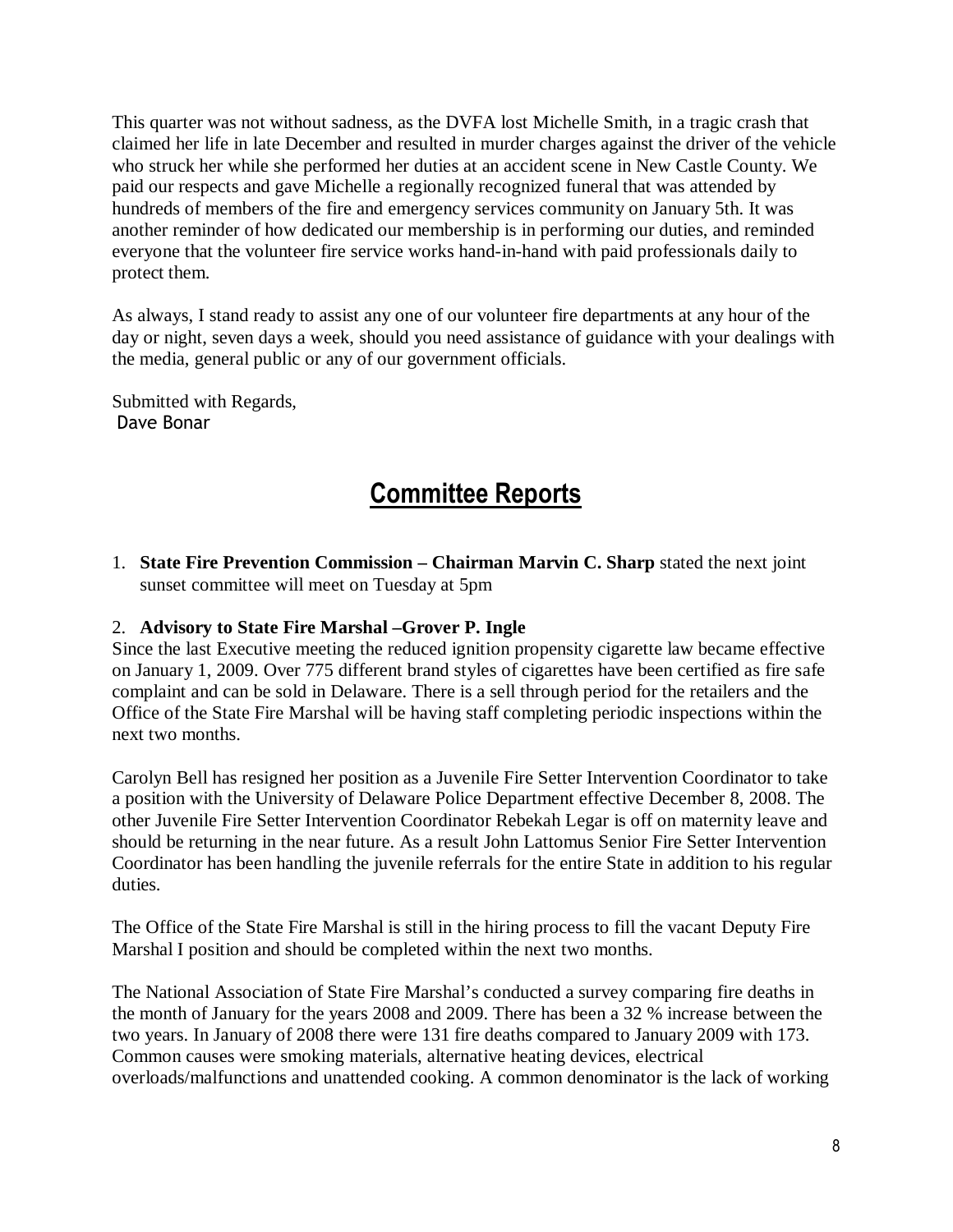smoke alarms. Delaware has one fire death for 2009 compared to two in January 2008. Keep up the good work with your fire prevention efforts. (NASFM Report attached).

On February 20, 2009 Director Newnam and I along with Facilities Management interviewed Architectural firms interested in providing a needs and cost assessment for the additional classroom space at the Georgetown facility. In the near future, once Facilities notifies the successful firm we will meet with them to discuss our plans for the addition.

## 3. **Advisory to DSFS –Robert P. Newman**

- Leadership programs are being well attended
- A. Leadership I-54 51-2008 105
- B. Leadership II- 53 43-2008 96
- C. Leadership III-36 35-2008 71
- Part one of the repair/ replacement of water system complete, includes valves for isolating sections on the drill ground.
- New Pump house is near completion- allows for fixed secondary water supply.
- Fire Officer programs at the Divisions (evenings) went well
- New EMT-B format (weekends and Saturdays) well received
- REMINDER EMT-B certifications due March 31, 2009, Reminders have been sent out.

## **4. Critical Incident Stress – Lynn Truitt**

CISM team was extremely active during LODD Michelle Smith (Delaware City) during December and January. Continue to provide support to Delaware City

## **5. DVFA Conference– Tom D'Alessandro**

Looking to have EMS Classes for 5 days instead of 3. HOTS training will be on Thursday and Friday of Conference. Contracts are due now. Next DVFA Conference meeting will be May 18<sup>th</sup> at the Dover Sheraton all are welcome.

## **6. FEMA Grant (Wake up De) – Tom Mitten**

Ten committee members attended the meeting. The just-submitted 2008-09 AFG grant application totaling \$260,000 was reviewed. Committee members agreed on all elements of application. Significant elements are shift in emphasis toward battery replacement and detector maintenance; inclusion of Delaware Children's Fire Safety Foundation as beneficiary/partner with WUD, much like Risk Watch DE has been; and printing of new/revised WUD banners, including Spanish language versions, for fire companies.

There was also discussion regarding concerns over the prospect of having to secure funding if the grant application was not renewed. The committee identified the insurance industry as one to explore as possible "partner" for private sector assistance for WUD as needed going forward.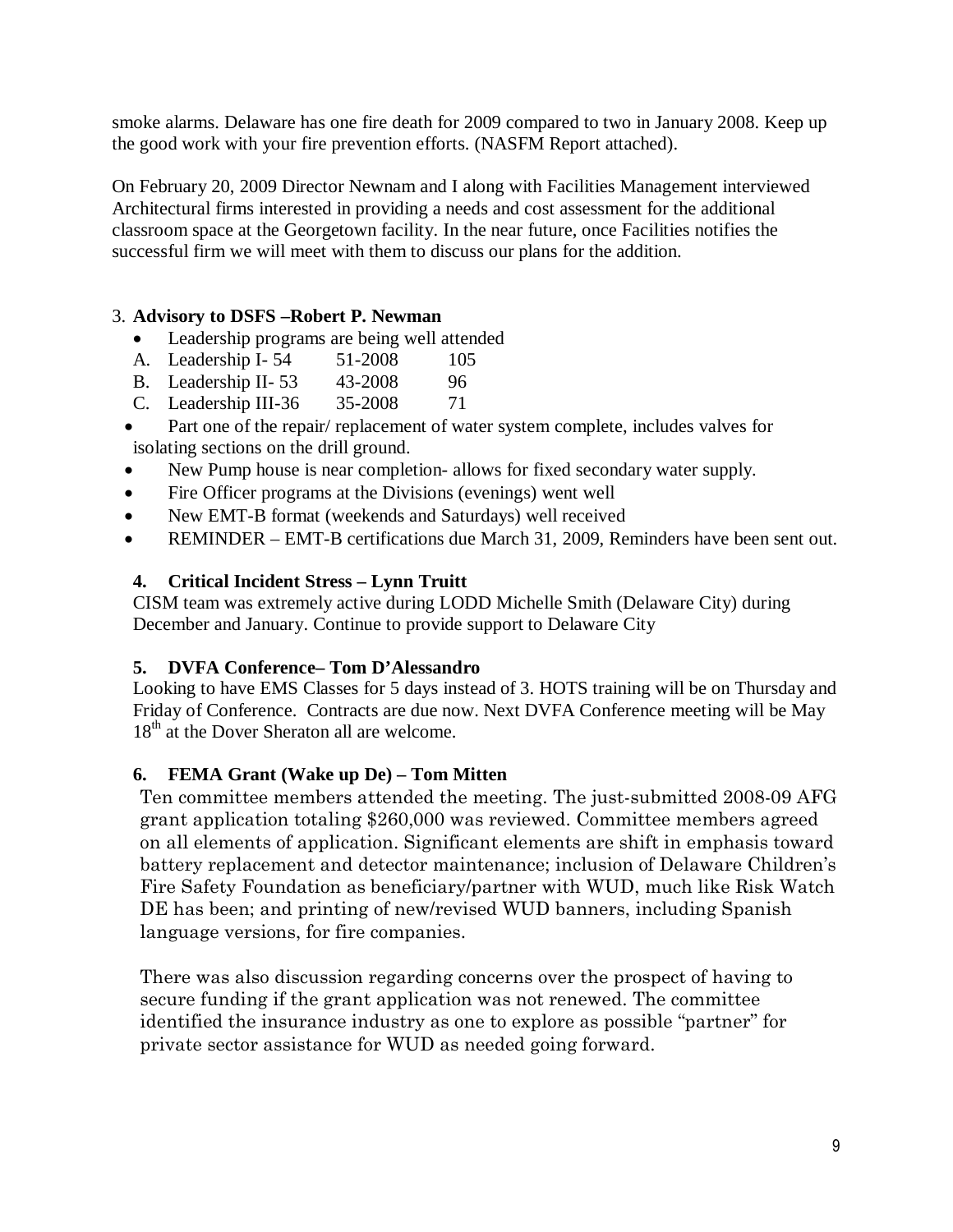The committee is planning a significant media event to recognize the distribution of 100,000 smoke detectors. Tentative location is site of 11 fire fatalities in 2001 in Oak Orchard. Preliminary timetable is June, to attract transient Sussex County residents. We are asking fire companies to contribute any "saves" or other important milestones tied to WUD program. Jeff Dennison will coordinate this for the committee, along with Dave Bonar and Tom Mitten.

"Detecta" walk-around character is going to seek out parades and other public venues at which to appear during the coming year. Patti Carnevale is the primary contact for Detecta costume/bookings. The committee may explore new artwork for the mobile billboard that includes Detecta as part of the message.

Fire Safety Minute series continues to meet with broad public recognition and approval. An anecdotal story about a 5-year-old boy who recounted the primary message from a Fire Safety Minute, verbatim, was shared with the committee, and the general meeting attendees.

Respectfully submitted, Tom Mitten, Chairman DVFA FEMA/WUD Committee

## **7. Fireman of the Year – Carleton Carey**

No applications have been received for the Fireman of the year. Information can be found on the DVFA website. Deadline is June  $30<sup>th</sup>$ .

## **8. Life Safety – Guy Hudson**

There were 43 submitted for matching funds. Don't forget the Poster and Essay contest Today after this meeting all are welcome. Proposals are now required for budgets over \$5,000. Please submit a budget to be approved. Looking to partner with the LADVFA – to change the date from Dec meeting to Jan  $10<sup>th</sup>$  to allow for more participation for the poster and essay contest, and to also change to a fire company in KC instead of the fire school.

## **9. Out of State Coordinators – Steve Austin**

June 15<sup>th</sup> MSFA starts their convention hall in Ocean City. Please get your CFSI tickets for the  $1<sup>st</sup>$  and  $2<sup>nd</sup>$ . Senator Carper would not have been Co-Chair if he had not have persevered. CFSI Money goes to grants. It's important that we support CFSI when they hold their fundraiser once a year.

Delaware night had been nixed this year. It is a night to get together to talk about things that were learned all week and get together in one place as it is a very busy week. A lot of business is done and taken back after the event.

## **10. Recruitment – Donna Bennett**

The recruitment committee has held monthly meetings since September and our primary goal over the first six months has been to assure that every recruitment and membership chairperson be provided with the proper tools for informing new volunteers what will be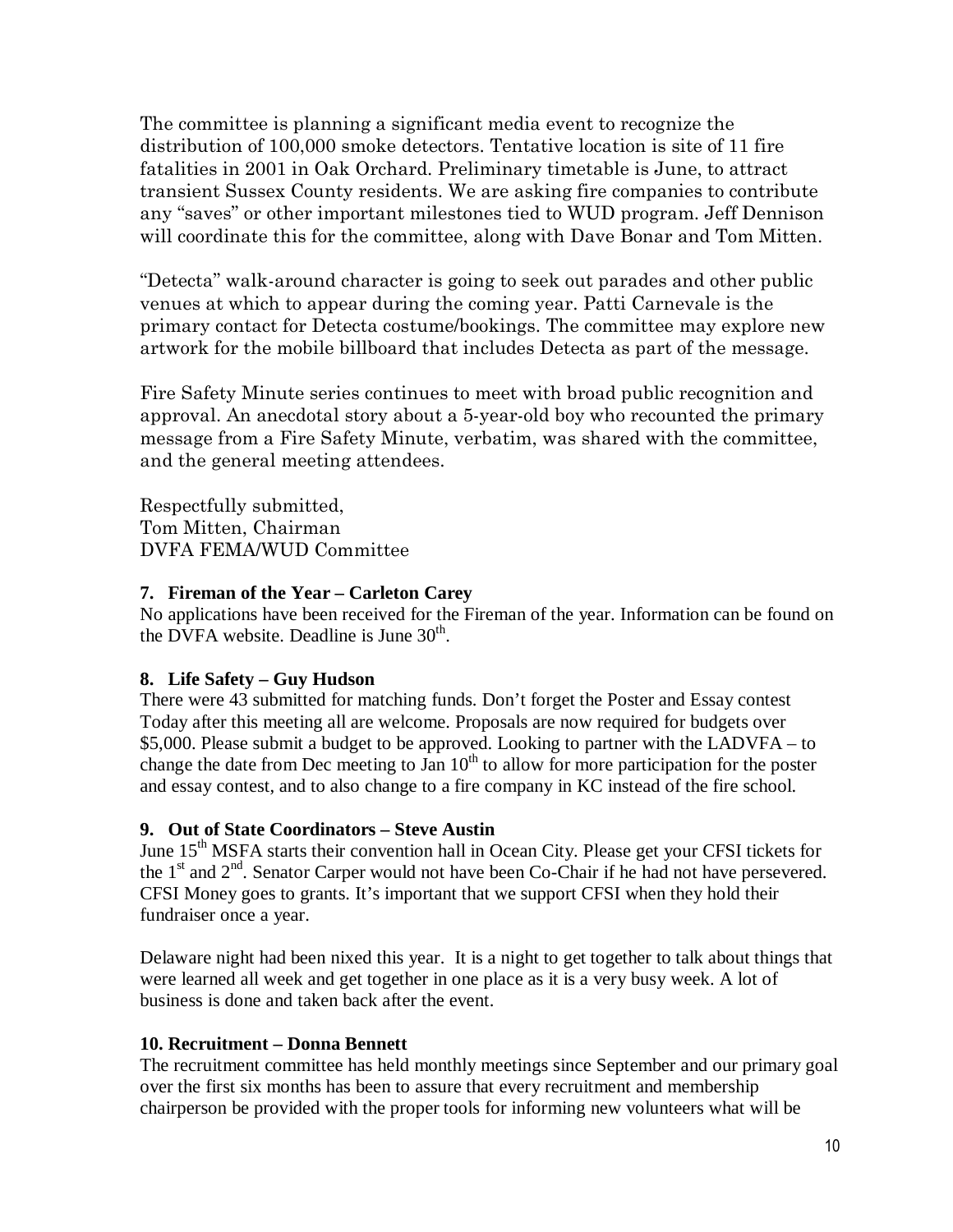expected of them and what their return benefits will be should they choose to join a Delaware Volunteer Fire Department or company. We feel that our prospect guide will be a publication that can be given to the prospect to take home and share with family members, so that all concerned will be aware of the commitment and be given the support that is needed from home. The Prospect Guide will be presented at a State meeting to be scheduled in the near future. The committee also feels that each department should have a proper application packet, to include all paperwork such as criminal history affidavit, and the member actuarial form, as well as any other requirements needed by each department. The sample application packet will also be shared with committee members during out state meeting. Having the proper tools in place and the use of a department mentor sets the tone for a new recruit to realize the importance of his membership. With these tools in place the committee feels as though we can move forward to our next goal of marketing the DVFA. We shall be looking at a three part plan to include Public Information, Public Education, and Public Relations

Respectfully Submitted, Donna Bennett

#### **11. Retention – Therese Flowers**

Will be having an open forum, looking for best practices, worst practices, and lessoned learned letters by March 25<sup>th</sup>.

#### **12. Scholarship – Bob Powell**

There will be a meeting on April  $19<sup>th</sup>$  to select winners. On June  $14<sup>th</sup>$  after Executive Committee meeting, they will be presenting winners.

#### **13. WMD/Hazmat – Dave Mick**

WMD Conference April 3-4<sup>th</sup>. Also noted Roland Neeman is still at home recovering.

Recognition of Past Presidents  $-1<sup>st</sup>$  Vice President Wilson All present were asked to stand and be acknowledged.

# Affiliated Organizations/ Agency Representatives

#### *Carol Walton, President Ladies' Auxiliary*:

Congratulations for you and your committee on organizing the Inaugural Parade, it was an amazing opportunity. In attendance today, 2<sup>nd</sup> VP Janice Marvel, Sec Virginia Yeager, Asst. Sec, Joanne Catalino, Treasure Kim Figgs. County Presidents, New Castle Jackie Guzzo, Kent Diane Severson, Sussex Karen Workman Past Presidents Pat McCall, JoAnne Tulowitzski, Barbara Metheny. On behalf of the LADVFA a check was presented to the Scholarship committee.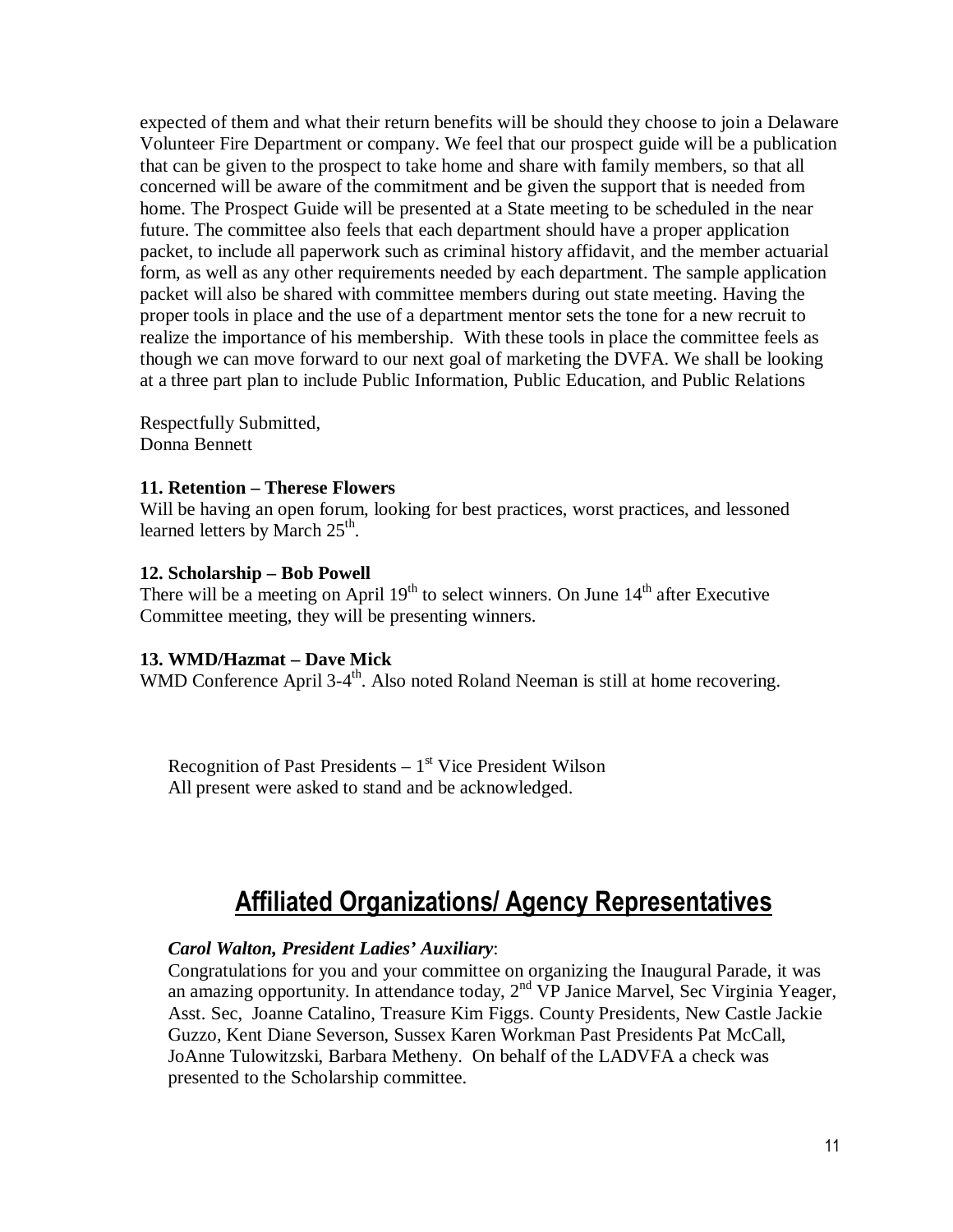#### *Robert G. Stineman, President State Fire Police*:

Statewide Id cards are a problem at this time.

#### *Charles Evans, Jr., President State Ambulance Association:*

Recognized all past Presidents of all the State Ambulance Assn. Thanked Bob Jones and Mike McMichael's. They have changed the name of the Heroic EMT of the year award.

#### *E. James Monihan, Delegate National Volunteer Fire Council*:

Dear President Jones:

First, my personal congratulations to you for the successful planning and execution of Delaware's participation in the inaugural parade, it was an honor and a once in a lifetime experience. DVFA again stood out representing the 800,000+ Volunteer Firefighters of America.

The Council has also been busy at the national level.

The Assistance to Firefighters Grant Program is up for reauthorization in the fall and we need everybody's support.

President Obama's Stimulus legislation includes \$210 million for construction/renovation of fire stations, the maximum Grant is \$15 million and only one Grant can go to any organization. This will be administered through the AFG program. This is good news since it includes PEER REVIEW.

Fred Bower from ISO attended our meeting to note some changes in their program.

- A minimum response on a structural fire is now six people as opposed to four HOWEVER the six includes AUTOMATIC MUTUAL AID staff.
- They are emphasizing AUTOMATIC Mutual Aid including the fact that additional credit is given for its use.
- Training Records must be complete for the department to get credit for training, following NFPA 1401.
- PPE is required for all personnel to receive credit.
- They are recognizing the effect of residential sprinklers by reducing the required fire flow from two hours to only one hour.
- Their criteria are increasingly referencing NFPA Standards.

The National Volunteer Fire Council (NVFC) is partners with the Baskin Robbins Company to sponsor their annual "31 cent scoop night" on Wednesday, April 29, 2009 from 5 PM till 10 PM. Baskin Robbins Stores will reduce their ice cream price to 31cents per scoop to honor firefighters and give us the opportunity to do fundraising, fire prevention education or just raising the visibility of the department in the community. CONTACT THE OWNER OF THE BASKIN ROBBINS IN YOUR DISTRICT TO MAKE ARRANGEMENTS.

Speaking of Baskin Robbins, we are sponsoring the Junior Firefighter Scholarship competition again this year. A total of ten scholarships will be awarded; HOWEVER, there will be ten Grants of \$5,000 each to Departments to enhance their junior organizations INDEPENDENT of the Scholarship Program. Watch for more information.

The next NVFC Meeting will be March 31-April 5 in Alexandria, Virginia at the Crown Plaza Hotel. This is during the CFSI Dinner and, if you are able, please visit the meeting.

NVFC will exhibit at FDIC in Indianapolis, stop and see us.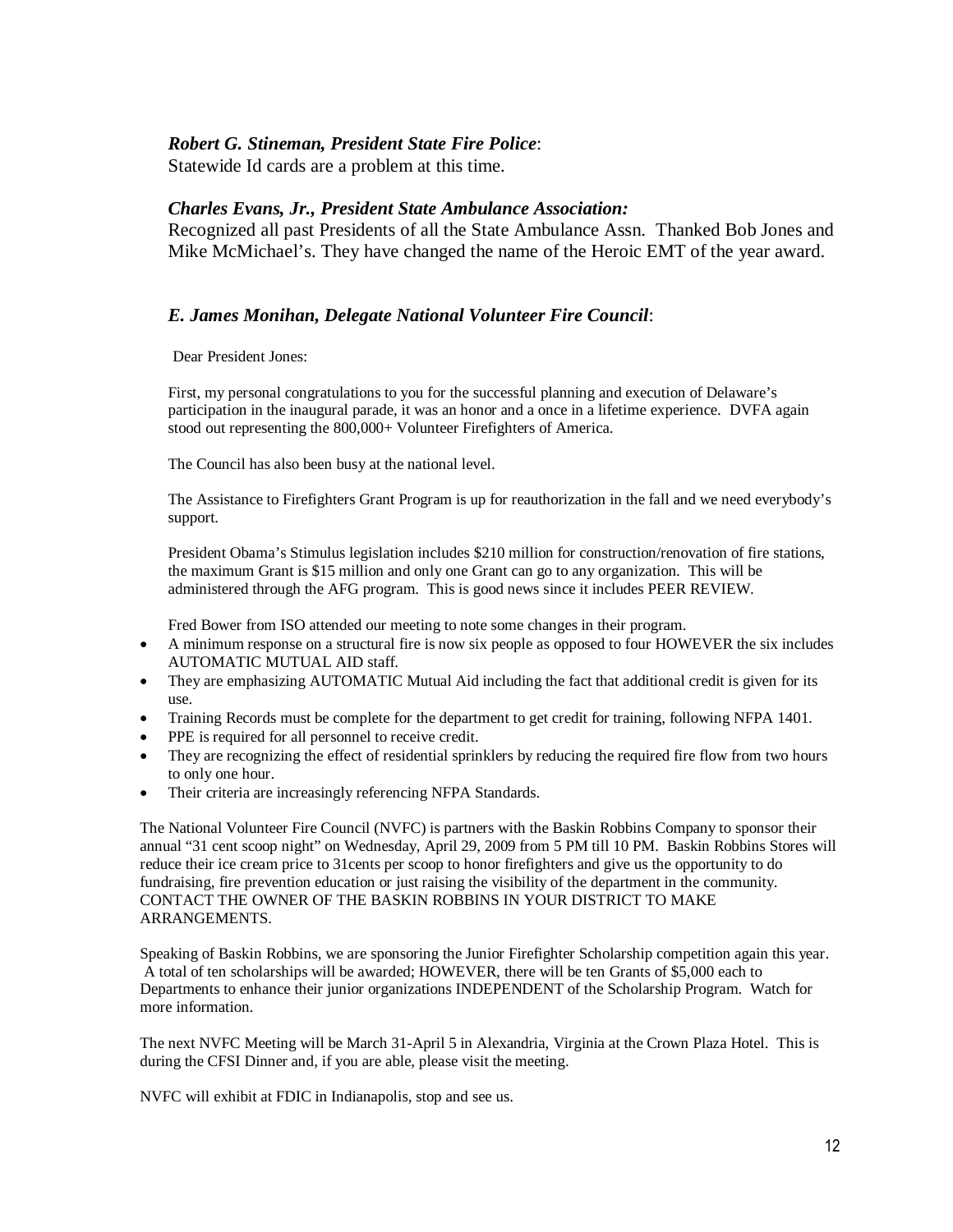Remember to sign up for Fire Corps. Visit our web site www.NVFC.org. Join the NVFC, 100% individual members gives the department its membership free.

Respectfully submitted, D. James Monihan

#### *Bruce C. Ennis, Delegate State Emergency Response Commission*:

Indicated there will be a 15% cut this year. \$70,000 has been cut in the recertification of paramedics. 330 thousand cut for background check.

Jackie Guzzo presented a check from the NCC Ladies for 1,000 for scholarship Diane Severson from the KC Ladies presented a check for 1,000 for scholarship And Karen Workman from the SC Ladies presented a check for 500 for scholarship

All checks were handed over to Ray Stevens, DVFA Foundation Treasurer

## **Communications**

The following (19) nineteen communications were received and are summarized by the Executive Secretary:

- Letter from Smart Drive in regards to their training program for teen drivers
- Letter from Doherty & Assoc. in regards to providing accounting services to Delaware Fire Companies
- Copy of the CFSI newsletter Dec 2008
- Letter from Southwest Emblem Company stating they provide Emblem & Pins for participants in the 2009 Presidential Inaugural Parade
- Flyer from the UD Men's Basketball program in reference to group sales for their games
- Copy of a letter from Provident to Robert Brode in regards to his recent claim
- Letter from the Kent County Amb. Assoc. in regards to procesucating Joseph Taye to the fullest extent of the law in the LODD of Michelle Smith
- Letter from the DSAA advising that they are changing the name of the awards that the present to the "Philip S. Young Memorial Award" – Lifetime Achievement and "Michele Smith Memorial Award" – Heroic Achievement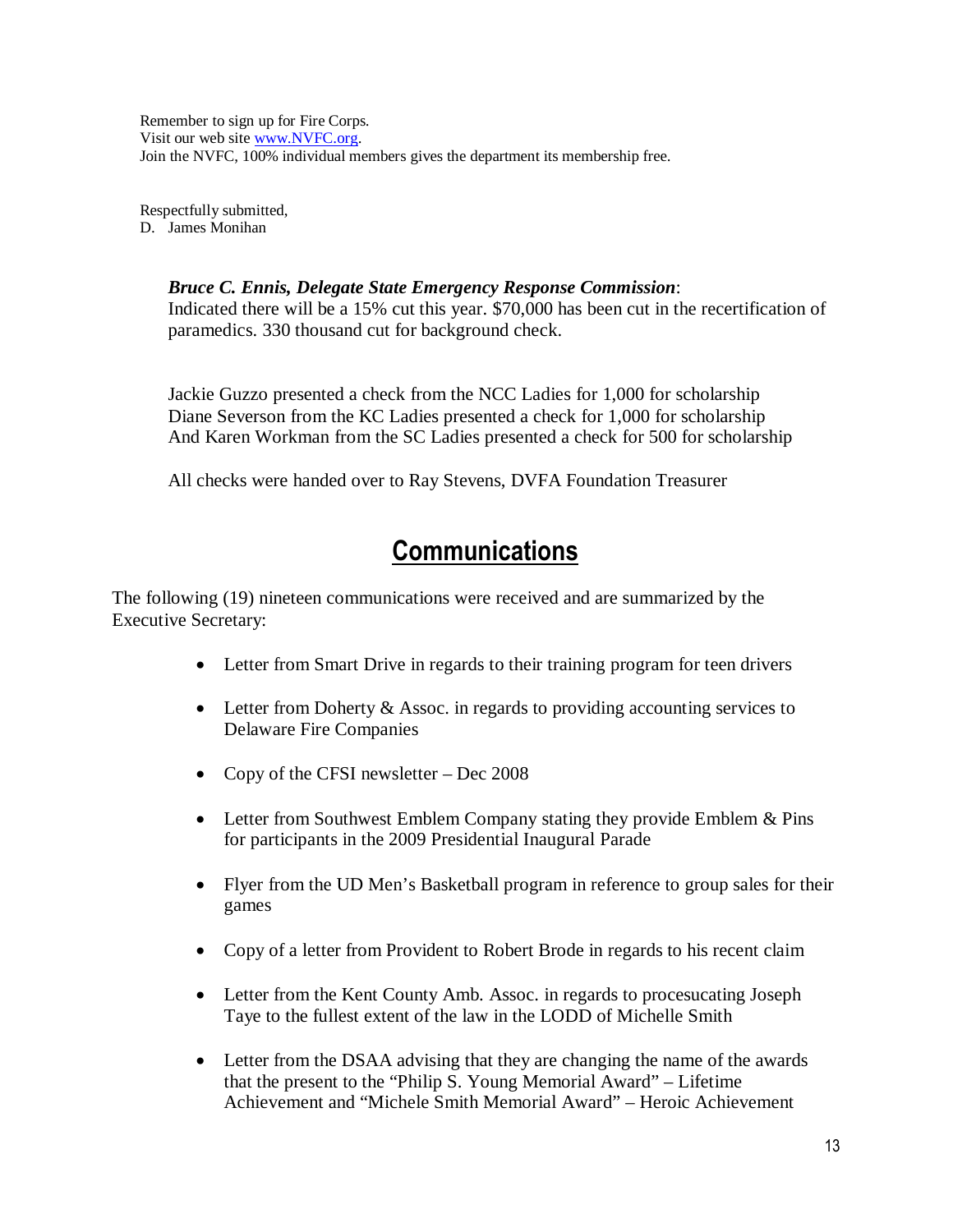- Letter from the NFFF thanking DVFA for our donation of \$2,300
- Letter from KCVFA endorsing the KCAA letter in regards to Procesucating Joseph Taye in the LODD of Michelle Smith
- Letter from NAAC discussing their ambulance billing training
- Letter from US Homeland Security in regards to a seminar in Bellevue, WA
- Letter from Delaware City Fire Co. requesting the name of the First Place Fire Prevention Float be named in the Honor of Michelle Smith
- Letter from Delaware City Fire Co. encouraging the development of video dealing with highway scene safety
- Letter from NCCVFA endorsing Delaware City's efforts in developing a highway scene safety video
- Copy of a letter from NCCVFA to SFPC Chairman Sharp appointing Chief Mark Harris of Claymont to the Task Force looking into standardizing training standards
- Letter from the NCCVFA supporting the SFPC as the governing body of the Delaware Fire Service and supporting the DSFS and OSFM as they appear before the Joint Sunset Committee
- Letter from the KCVFA supporting the SFPC as the governing body of the Delaware Fire Service as they appear before the JSC.
- Letter from the CFSI advising of the  $21<sup>st</sup>$  Annual Dinner on April 2, 2009 at the Washington Hilton

*Motion by Jim Cubbage to accept communications and spread them upon the minutes. Seconded by Tom D'Alessandro. Motion carried* 

## OLD BUSINESS

None Reported

# NEW BUSINESS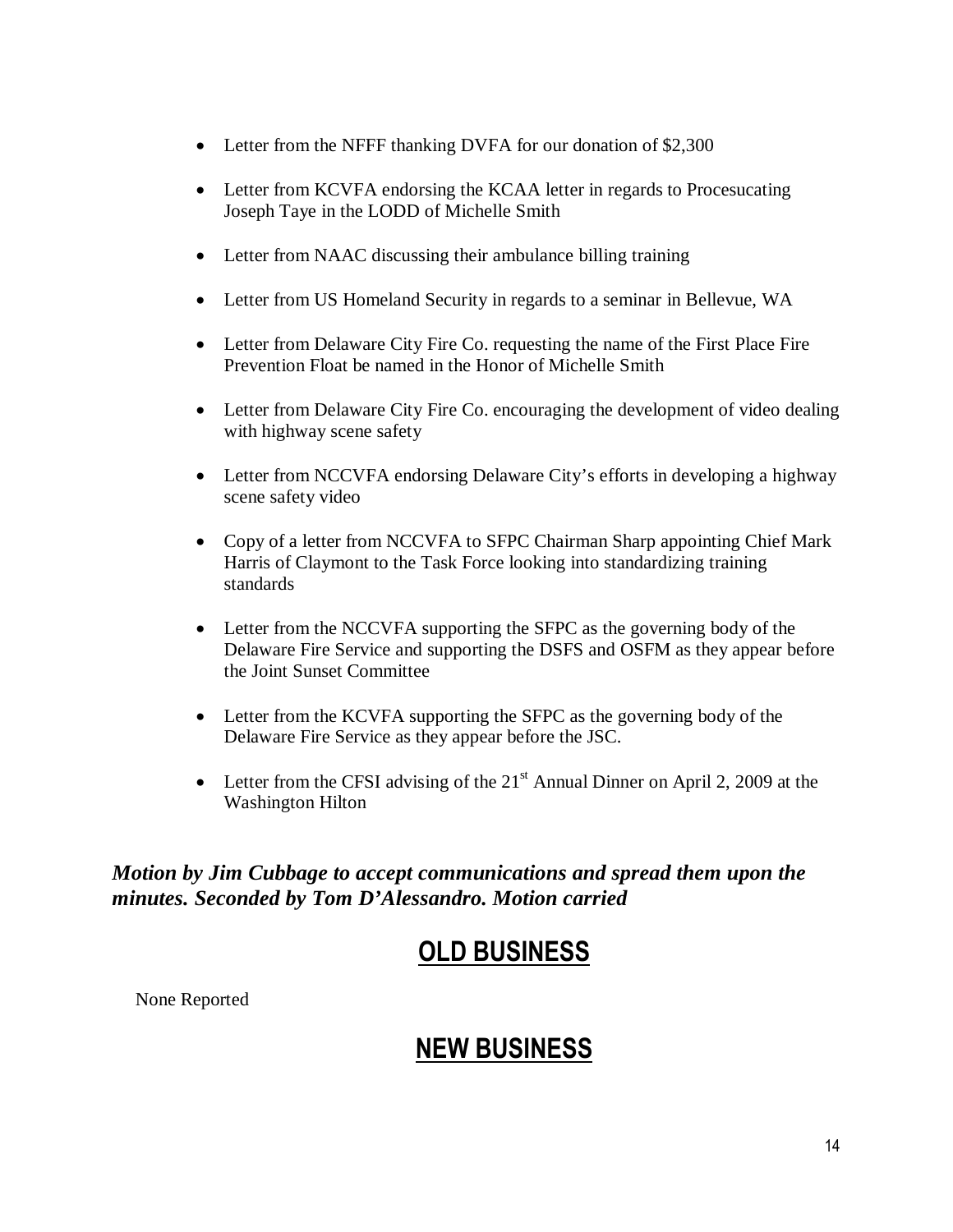*Motion by Guy Hudson that the DVFA change the Fire Prevention Budget approval from 2,000 to 5,000. If you do not have a budget, no money over 5,000 will be refunded unless approved. Seconded by Anthony Carvelle. Motion Carried* 

*Motion by Guy Hudson to move the presentation for 2009 Poster and Essay contest from December to January 10th, 2010 in Kent County. Seconded by Jeff Dennison. Motion Carried* 

Raymond Stevens thanked Rich Perillo for giving a 200.00 check to go towards scholarships.

*Motion by Tom Mitten to appoint a committee to study the viability of changing the Fireman of the year award for those who go above and beyond all year, and a lifetime achievement award to honor lifetime achievement. Seconded by Jasper Lakey. Motion Carried.* 

First Vice President Wilson announces the 2009 Life Safety Committee:

 Guy Hudson, 90, Chairman Ron Marvel, 87, Co-Chairman Joe Mullen, 18, NCCVFA Dave Snell, 56, KCVFA Randall Lee, 81, SCVFA Edward Sawicki, 3,6,12 Patricia Carnavale, 2, 21 Frank Beebe, 49 Shiela Scotten, 45 Charles Boyer, 46 Paul Eichler, 46 Robert Yerkes, 52 Dottie Barber, 70 Ann Marie Krystopolski, LADVFA Mike Lowe, DSFS

## PAYMENT OF BILLS

Treasurer Metheny read bills totaling \$ \$15,430.05

*Motion by Tom D'Alessandro to pay the bills, seconded by Jim Monihan, Motion Carried*